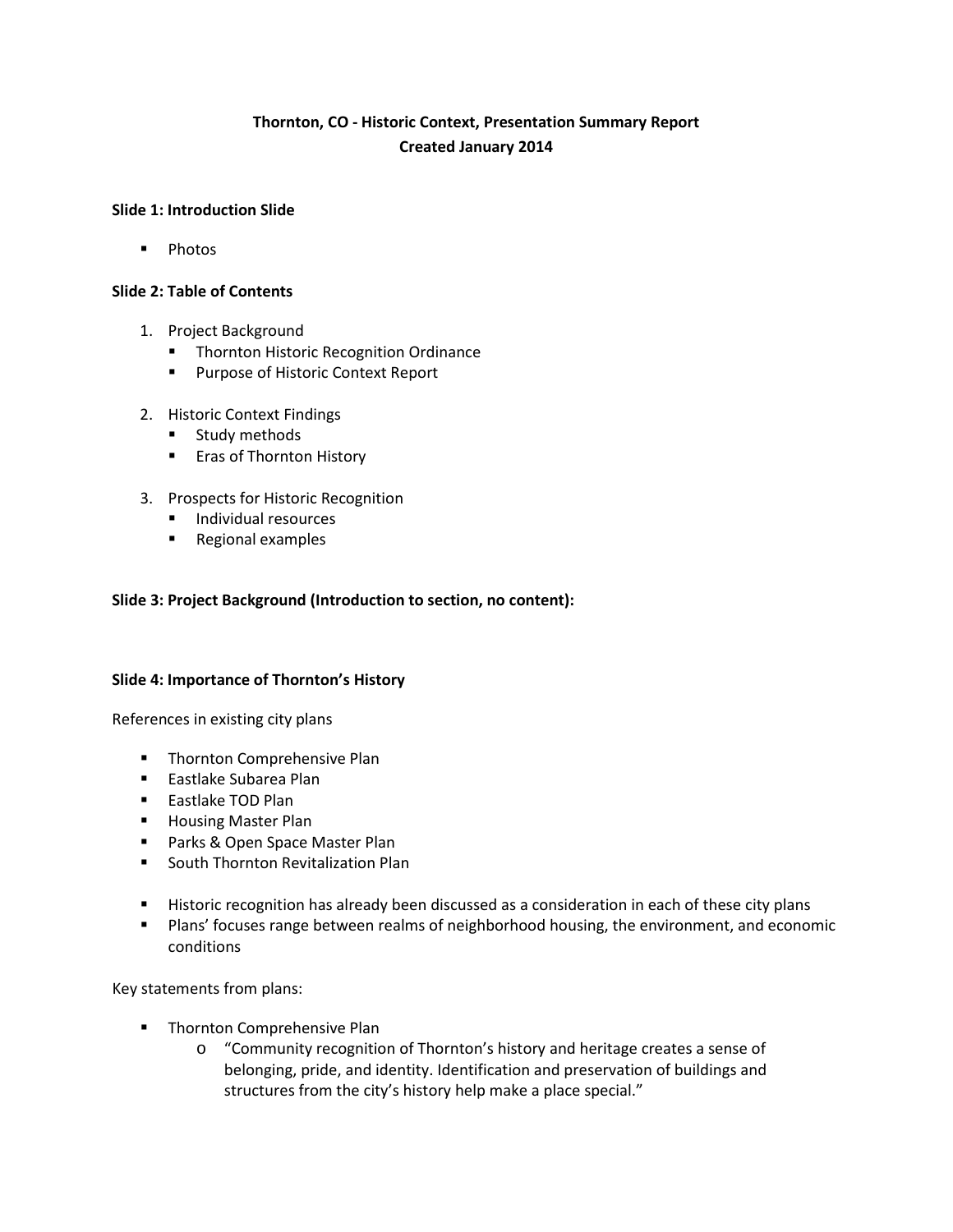-Ch.7 Healthy City with Great Amenities

- Eastlake Subarea Plan
	- $\circ$  "... Eastlake as a historical enclave an oasis of authenticity, intimacy and agricultural heritage in the City of Thornton"
		- -Ch.8 Economic Development
- **Eastlake TOD Plan** 
	- o "…one of the few truly unique stops along the entire network of FasTracks' stations." -Section 4 Project Principles
- Housing Master Plan
	- o "Historic preservation is an important aspect of stabilization." -Ch. 3:Revitalization and Preservation of Existing Housing Stock
- Parks & Open Space Master Plan
	- o "Goal 15: Preserve historical and cultural sites in their traditional condition for the benefit of future generations." -Executive Summary
- South Thornton Revitalization Plan
	- o "The history of south Thornton could be used as part of a program to create a stronger sense of identity and place." -Section 2: Goal D

### **Slide 5: Thornton Historic recognition ordinance, City Code Chapter 19**

- **Recognizes places important to Thornton's history**
- Establishes a process to designate historic resources
- **Recognition can increase civic pride and economic prosperity**
- **Ordinance adopted in December of 2012**
- **Ordinance suggests a minimum age of 50 years**
- Recognition process and designation requires owner consent and carries no additional restrictions for what owner may choose to do with property regarding alterations, demolition, etc.
- **Anyone may nominate an historic resource, but owner consent is required to move process** forward
- Recognitions will be reviewed by city staff, ratified by City Council, and will include documentation and potentially a commemoration plaque
- **Excerpts from code:** 
	- o "WHERE AS, the recognition of structures, sites and districts of cultural, historical and architectural significance is in the interest of the prosperity, civic pride, economic development and general welfare of the people of the City of Thornton"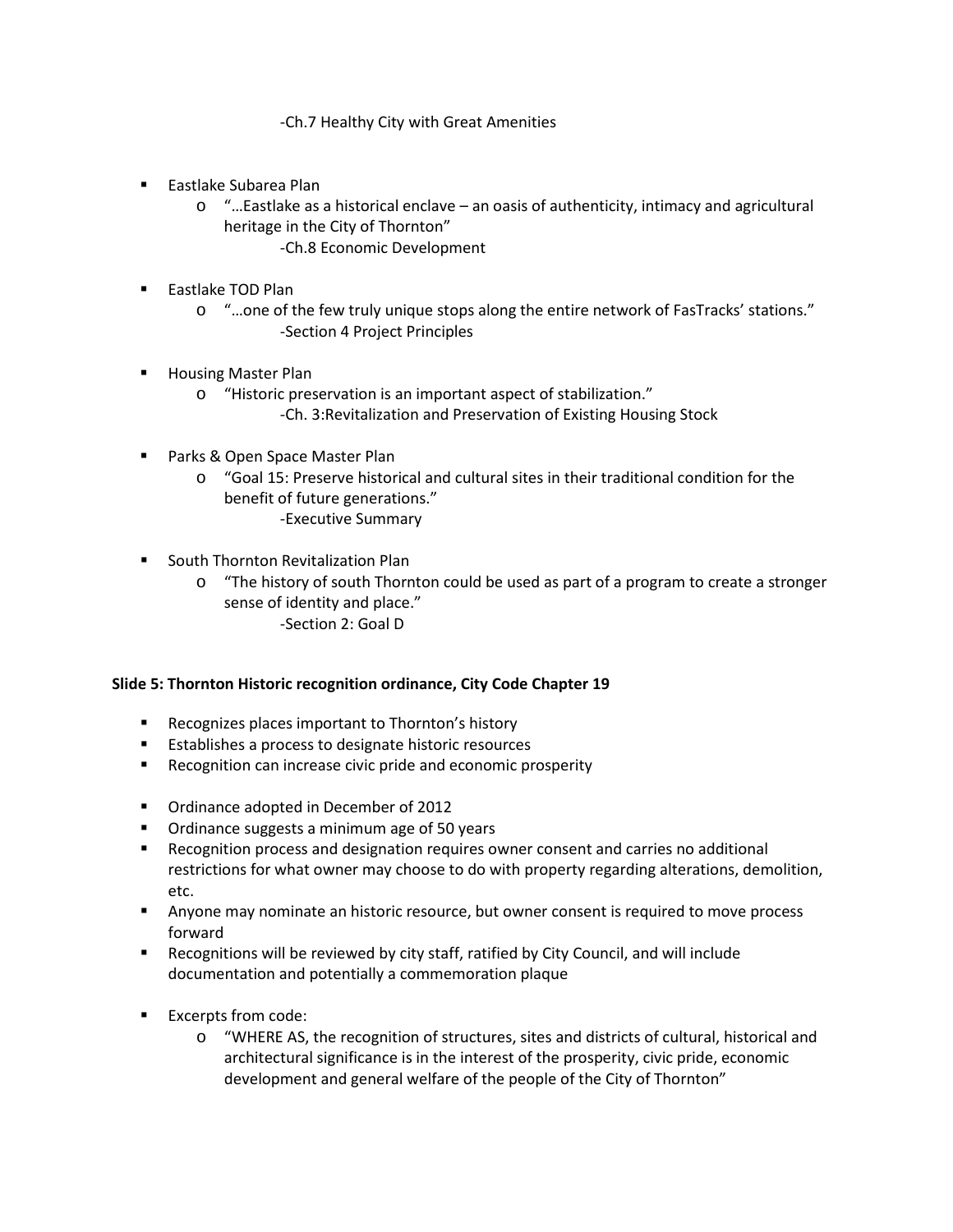- o "WHERE AS, basic criteria for the historic designation of sites, structures or districts, definitions, and procedures for historic designation are necessary to establish a historic recognition process in the City;"
- o Adopted December 12, 2012.

### **Slide 6: What is an Historic Context Study?**

- **Support City's historic recognition ordinance**
- **Provide background for a formal historic survey**
- **Encourage further investigation**
- Help to guide historic resource application process
- **This context can serve as a starting point for a wider survey that collects and assesses a more** official inventory of historic resources within the city
- **Provides general knowledge for city staff and residents alike**
- Citations from "Writing Historical Contexts" by Marie Nelson, California Office of Historic Preservation

### **Slide 7: Why Write an Historic context report?**

- **Broad scope of this report will identify ages and volumes of properties within the city**
- Will provide context of larger topical themes which individual resources can be organized under
- Will identify characteristics common for an era, thereby making it easy to spot non-conforming characteristics or alterations
- As an organization tool because eras, themes, and context may overlap in time

### **Slide 8: Historic Context Findings (Introduction to section, no content):**

### **Slide 9: Study method and resources**

- 1. Review historic context literature
- 2. GIS Analysis
- 3. Conduct cultural research
- 4. Field visits and background experience
- Review of academic discussions on what qualifies as historic, specifically in suburban contexts
- **More than just aesthetic qualities, but whether a resource or neighborhood demonstrates a** particular and significant aspect of themes identified in the historic context survey
- **Thornton Cultural research what has already been collected?** 
	- -Photographs, memorabilia, documented oral histories -Items on display in city hall, images saved in electronic files, histories written and city, county, and regional level
- Field Work
- **Site visits and photographs**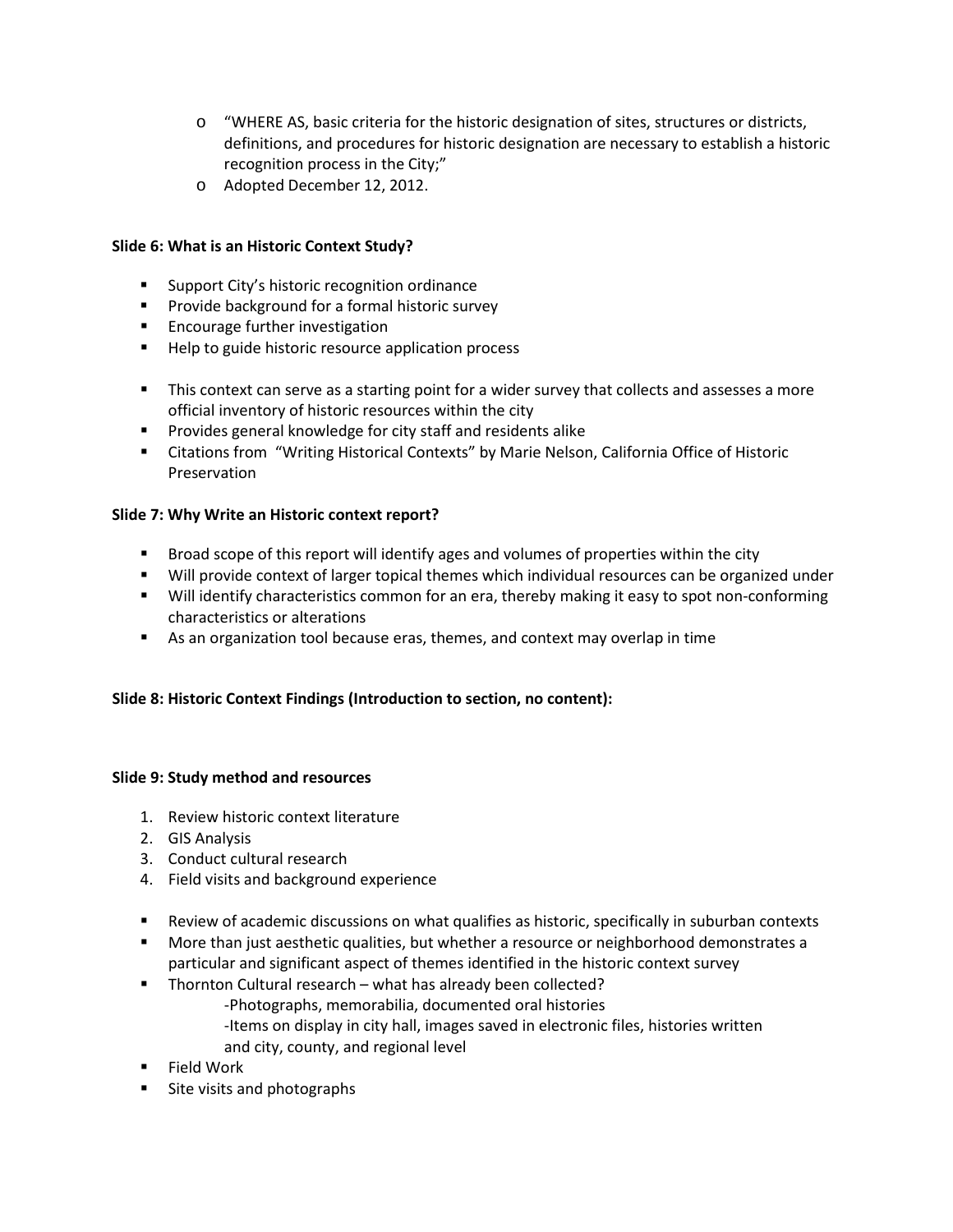GIS Analysis – Present findings geographically, quantitatively

-County Assessor data, City GIS Department -Parcel level data utilized heavily

### **Slide 10: Eligibility for national historic recognition**

- The number of parcels does not mean exactly number of structures. Single parcels may have multiple structures. Simply used as a proxy to get a sense of spatial change and area densities over time
- Resources 50+ years of age eligible for national historic status
- **Thornton's recognition ordinance has no age minimum**
- Nominated resources may have to meet additional criteria
- Starting point: GIS inventory of the city to get general idea of how many resources may be historic
- $\blacksquare$  Isolate areas developed 50+ years ago
- **Parcels may have multiple structures or resources, or may be vacant. A more in depth inventory** needed to get a more accurate count
- To assess number of potential resources, count parcels currently eligible, and also look to future by collecting data on number of potential resources in the next 10 years, then 20 years

## **Slide 11: The Four Stages of Suburban Development – National Register Bulletin**

- 1. Railroad (1830-1890)
- 2. Streetcar (1890-1908)
- 3. Automobile (1908-1945)
- 4. Freeway (1945-1960? 1975? Present?)
- Railroad (1830-1890)
	- o "…railroad companies started to build passenger stations along their routes…These stations became to focal points of villages that developed in nodes along railroad lines."
	- o Emergence of Eastlake
- **Streetcar (1890-1908)** 
	- o "…formed the skeleton of the emerging metropolis and influenced the initial pattern of suburban development
	- o Denver grows outward
- Automobile (1908-1945)
	- o "The rapid adoption of the mass produced automobile by Americans led to the creation of the automobile oriented suburb of single family houses on large lots that has become the quintessential American landscape of the twentieth century"
	- o Present suburban characteristics begin to form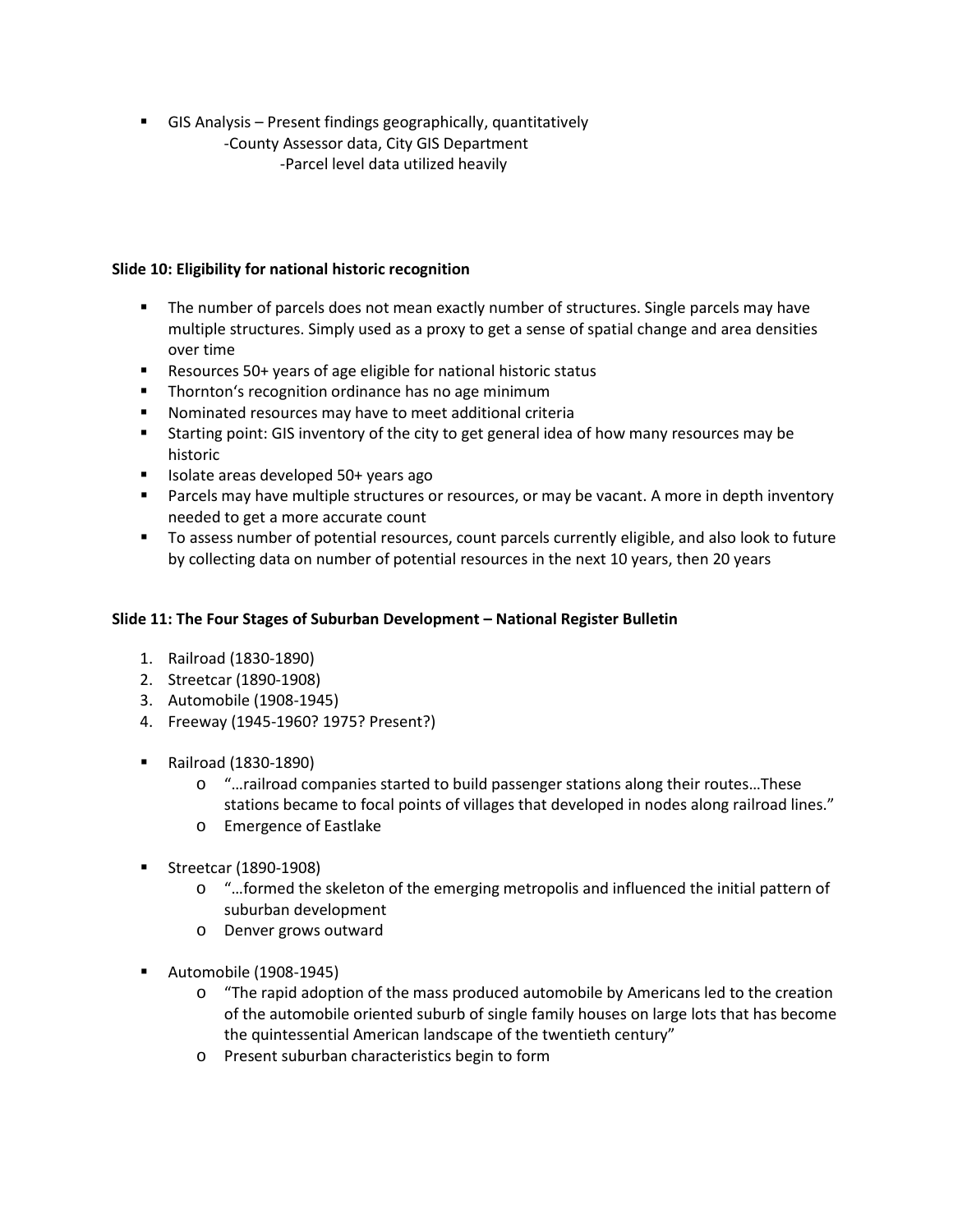- **Freeway (1945-1960?)** 
	- o Fueled by automobile ownership, the Baby Boom, critical shortage of housing, and availability of low cost mortgages especially available to veterans.
	- o Thornton is born!
- Question marks indicate uncertainty. Article ends period at 1960, not quite as applicable to Thornton. A later year such as 1975, 1990, or even beyond may be a more appropriate cutoff year.
- What period, if any, would come next?
- Citation from "National Register Bulletin: Historic Residential Suburbs"

## **Slide 12: Growth Since Incorporation**

- Graph highlighting spikes in parcel growth since 1953.
- County parcel data used. GIS files include information on "year built" which shows when the parcel was created and filed with the county
- Graph used to identify eras in Thornton History, as in high growth periods

### **Slide 13: Thornton Historic context outline**

- 1. Pre-Historic Era
	- o Until first exploration and settlement by Europeans
- 2. Railroad/Agricultural Era
	- o Scattered farms and construction of railroads. Eastlake
- 3. Original Thornton
	- o First Hoffman homes built 1953
- 4. Annexation Era
	- o Rapid growth mid-70s to mid-80s
	- o Thornton encircles Northglenn
- 5. Northward Expansion
	- o Rapid growth mid-90s to late 2000s
	- o Aided by regional infrastructure investments

### **Slide 14: Pre-Historic Activity**

- **Fossil sites**
- **Discovery during North Metro EIS evaluation**
- **Archaeological sites**
- Collection of animal bones and charcoal indicate an ancient campsite
- **Native Americans** 
	- o 12 tribal nations contacted for inclusion in North Metro EIS process as possibly affecting ancestral homelands
	- o Much of this information draws from RTD's North Metro EIS document
- **Fossil Sites**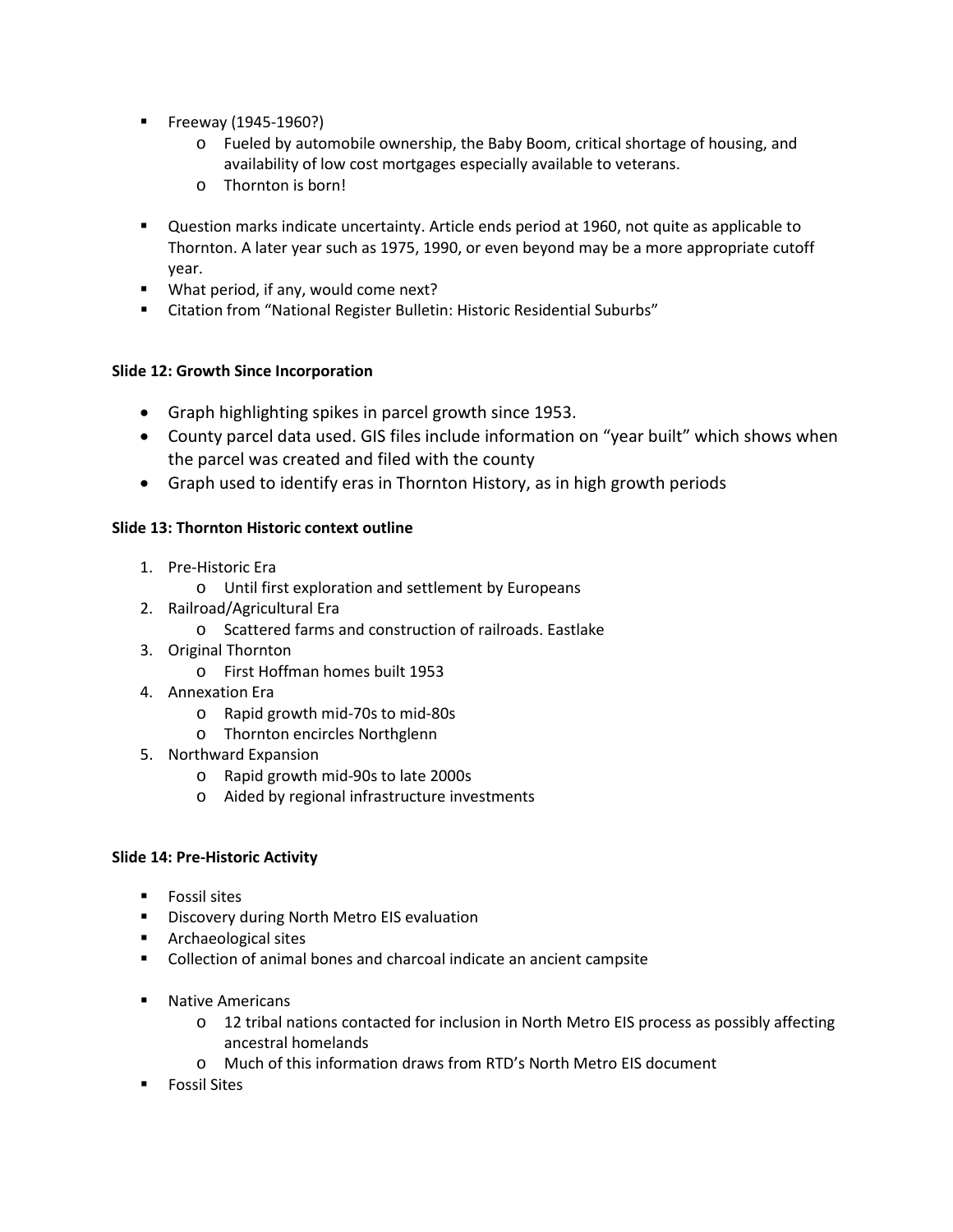- o A "reptile" from the late cretaceous period was found in the North Metro EIS, but its location remains confidential.
- **Archaeological Sites** 
	- o A pre-historic site was identified in the North Metro EIS as a likely campsite. Presence of animal bones and charcoal near North End Station
	- o Eligible for National Register of Historic Places
- Native Americans
	- o The North Metro EIS reached out to 12 tribal nations to invite for inclusion in the EIS process as possibly affecting their ancestral lands. The Apache Tribe of Oklahoma responded indicating a desire to be consulted

### **Slide 15: Railroad/Agricultural era, Pre-1953**

- **Parcel data from Adams County Assessor**
- Note that only parcels remaining today available in GIS.
- **Parcels shown are registered with the Adams County assessor as being built upon prior to 1953**
- Should be noted this map does not show parcels that once existed but have been replaced by newer structures and subdivisions

### **Slide 16: Agricultural era, Pre-1953**

- **IMPORTANCE OF WATER** 
	- o Area's association with irrigation works. Structures such as head gates, bridges, siphons, and culverts may be present
	- o Canals and ditches in Thornton -German Ditch, Signal Ditch, Lee Lateral Ditch, Union Ditch, Colorado AG Ditch Farmers High Line Canal
	- o Streams and rivers
		- -South Platte River, Niver Creek, Grange Hall Creek, Brantner Gulch, and Todd Creek
- Railroads in Thornton
	- o Union Pacific-Boulder Branch, completed 1909
	- o Associated with expansion of railroad into northern Colorado, development of beet growing communities and expansion of coal mining industry
	- o Number of bridges, some of which are wood, and culverts associated with railroad
	- o Borrow pits to construct berms also potentially historic due to example of engineering practices
- Farmhouses and related structures
	- o Lambertson Farm
	- o Farmstead Eastlake
	- o A working farm, historically farms like this played an important role in regional economy
	- o Eastlake Grain Elevators
- Railroads and associated towns
	- o Darlow (E-470 & Colorado)
	- o Eastlake (124th & York)
	- o In addition to the collection of pre-Thornton buildings, the North Metro Rail may affect a concentration of foundation remnants and possible subsurface features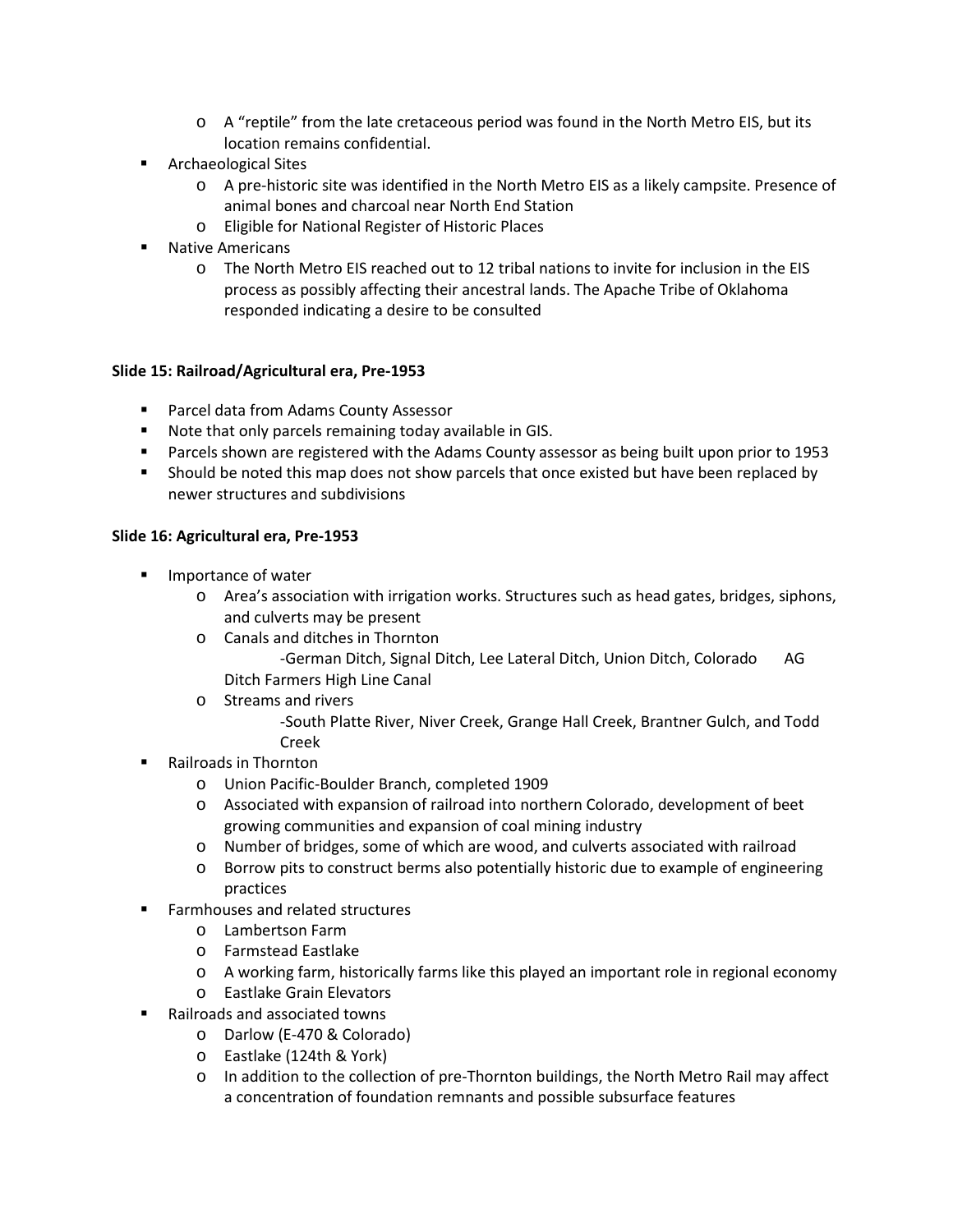- o Artifacts date from 1950s and earlier, also railroad equipment
- o Quimby (100th & Colorado)
- o RTD EIS (Environmental Impact Statement) identified 3 concentrations of artifacts east of the tracks and a subsurface vault that will be affected
- o Date from 1930s-50s, likely consist of railroad operation equipment

### **Slide 17: Original Thornton 1953-1956**

**EXP** Constructed in geographically isolated area and in short time period

### **Slide 18: Original Thornton 1953-1956**

- **Post-WWII Context**
- **Federal Housing Policy**
- **Interstate Highway Construction**
- **Post WWII Context**
- **Federal Housing Policy** 
	- o Legislation in 1930s created a system of home banking, led to low interest, long-term mortgages from the FHA
	- o Especially favorable lending to veterans following WWII
- Interstate Highway Construction
	- o Federal Aid Highway Act of 1944 authorized construction, Act refunded in 1956 to accelerate construction
	- o Supported suburban commuting into core cities
	- o Automobile registrations more than tripled between 1940-1970
	- o I-25 completed through Adams County by 1963

### **Slide 19: Original Thornton: 1953-1956**

- **Types of Home Models**
- **Evolving Street Patterns**
- **Types of Homes** 
	- -The "Arden", "Ashley", and "Clayton"
	- -2-3 Bedrooms, 1.5 bath, 850-1170 Sq.Ft.
	- -1 story ranch style, brick, frame siding, & frame vinyl
- **Street Pattern** 
	- -Increasingly curvilinear, but mostly connected. Represents a transition between urban grids and later suburban cul-de-sac pattern -Larger block sizes
- Alleyways in initial construction phases, but quickly abandoned in later development

## **Slide 20: The "merchant developer"**

**Subdivision Developers**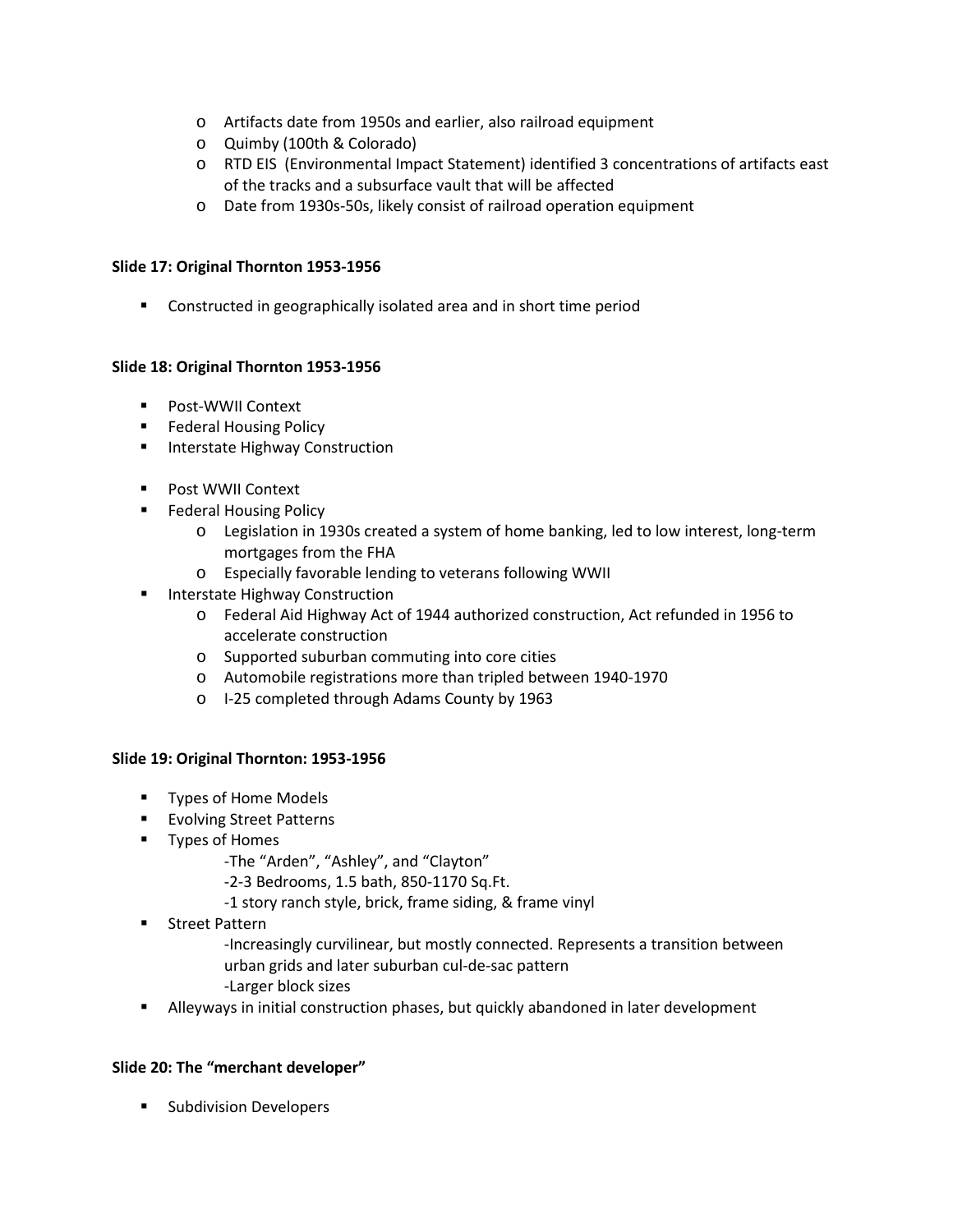- **Sold homes and marketed a lifestyle**
- **Mass production of homes**
- Sam Hoffman Developer of Thornton
	- o 640 acre farm site purchased
	- o Built and promoted Thornton
- **Subdivision Developers**
- **The "Merchant Developer"** 
	- o Merchant builders acquired large tracts of land, designed and installed streets and infrastructure, designed and built houses, and sold the finished houses as part of a new community. These builders dominated the postwar housing industry by building large numbers of homes at a fast rate "and achieving economies of scale not previously seen in housing construction."
	- o From "Evaluating the Significance of Post WWII Housing"
	- o Hoffman had previously built Hoffman Heights in Aurora. Between 6th-Colfax, Peoria and I-225

### **Slide 21: The Annexation Era: 1972 – 1986**

- **EXECOMPETE COMPETED COMPETED** With Northglenn
- **Proposals to consolidate area cities**

#### **Slide 22: The Annexation Era: 1972 – 1986**

- Regional Context: The Annexation Wars
- **EXECOMPETED COMPETED WATER INC.** 
	- o Proposals to consolidate area cities, quickly broke down
	- o Regional Context: The "Annexation Wars"
	- o Northglenn first built in 1959, incorporated in 1969
	- o In 1970 city officials from Northglenn, Thornton, Federal Heights and Westminster met following a conference on small city consolidation.
	- o Thornton Mayor Russell J. Hostel proposed creation of one large city bounded by the South Platte, Boulder Turnpike, Sheridan Blvd., and Weld County line, but cooperation never materialized
		- Citation from "Adams County Crossroads of the West Volume II"
- **Regional Context: The "Annexation Wars"** 
	- o In 1970, Western Electric announced plans to build electronics assembly plant at W. 120th Ave. and Huron St.
	- o Shortly after, developers revealed a major business park called "Front Range-Denver" was planned for area
	- o The two planned developments sparked a flurry of annexations and land fights between the surrounding cities, even though the park never was built
	- o In 1971, Thornton annexed four tracts of land contested with Northglenn, extending Thornton's boundaries to the north and eventually encircling both Northglenn and the older community of Eastlake.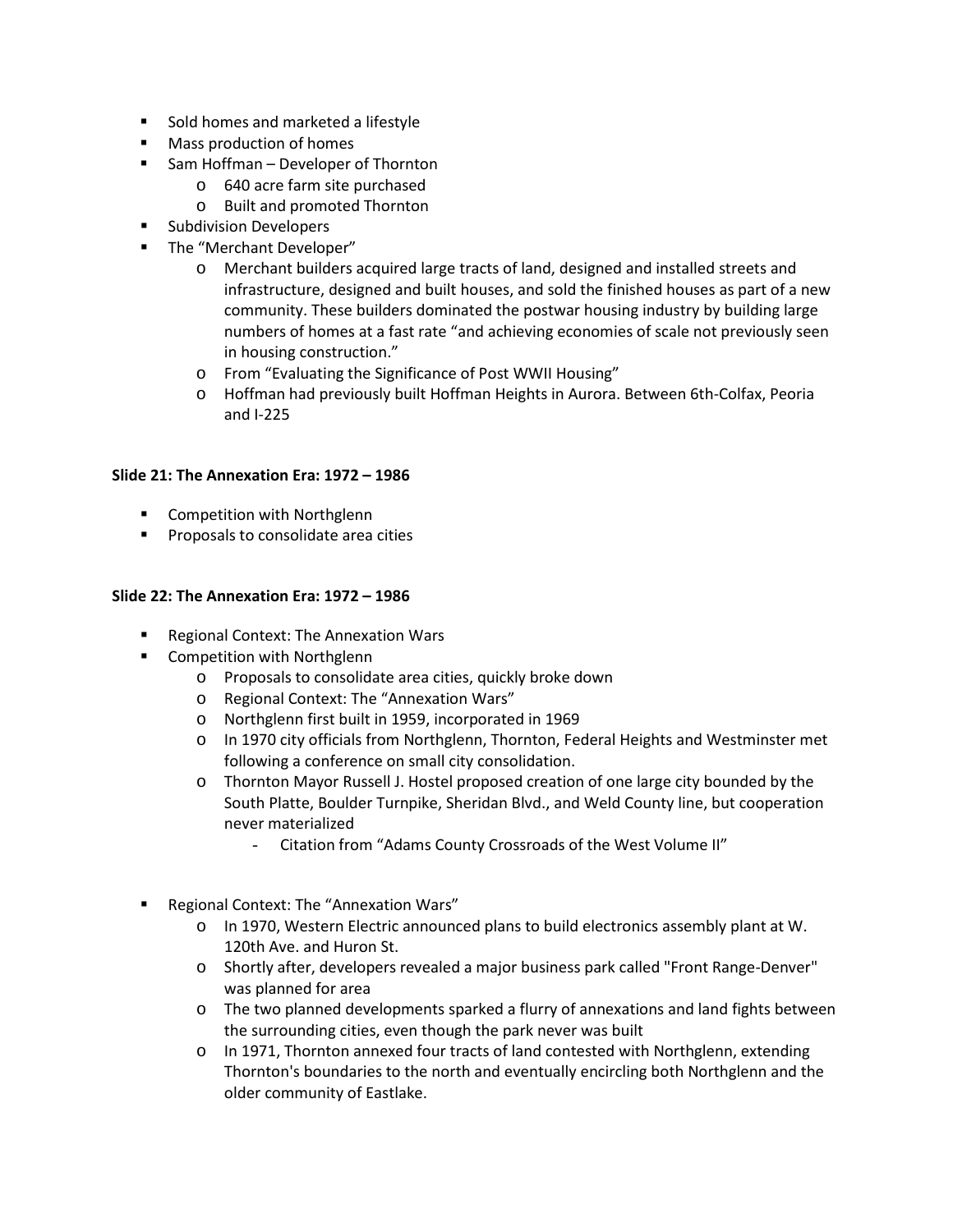o Citation from "Adams County Crossroads of the West Volume II"

### **Slide 23: Northward Expansion Era: 1994 – 2007**

- Northern expansion, but also notice new development to the south
- Compared to Original Thornton, home sizes larger
- Influenced by low fuel costs, growing national and regional economy and regional infrastructure investments

### **Slide 24: Northward Expansion: Mid 1990s-Mid 2000s**

- Sustained Housing Growth
- Regional Infrastructure Investments
- Further sustained housing growth until Great Recession (2009)
- Regional Infrastructure investments
- E-470
- Denver International Airport
- Will construction of the North Metro Rail usher in a new period in Thornton growth?

### **Slide 25: Prospects for Future Recognition (Introduction to section, no content)**

### **Slide 26: Moving Forward**

- Recognize unique history of post-WWII suburban development
- Preserve most pristine examples
- Review historic resources as components of an historic district
- Challenges to recognizing post WWII suburban residential development as historic since so much exists
- Certain resources may be more well preserved to original design than others
- Overall, Thornton may have two distinct districts, Eastlake and Original Thornton
- Original Thornton displays nearly all aspects of Post WWII suburban development
	- -Sparked by I-25 freeway to Denver
	- -Built and marketed by a merchant developer
	- -High number of homes built in a short period of time, makes for a cohesive neighborhood

### **Slide 27: Historic Recognition – Preserve the Past, Thrive in the Future**

- Englewood Arapahoe Acres
- Boulder Mapleton Historic District
- Arvada Olde Town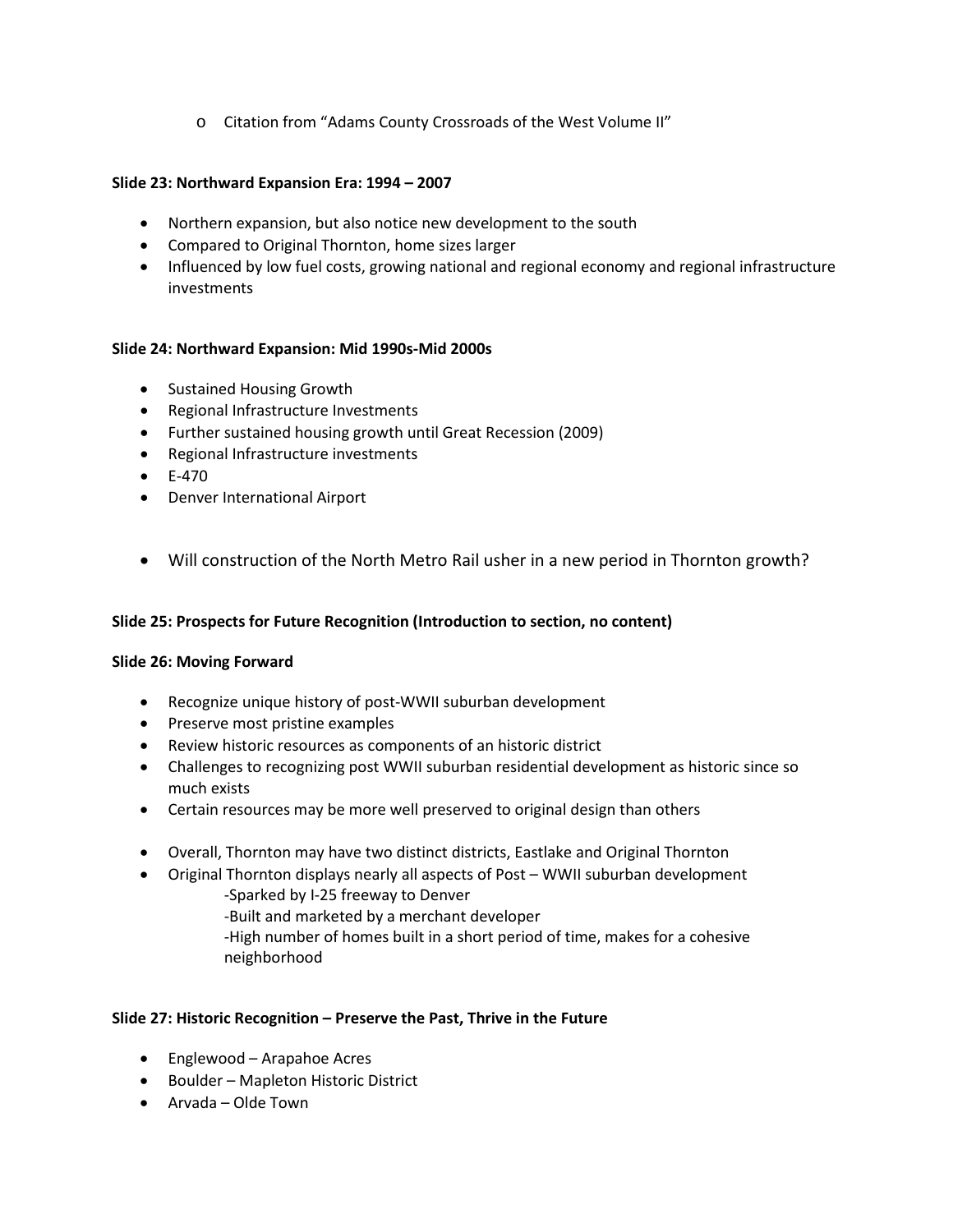- Wheat Ridge 38th Avenue Corridor
- Discussions will need to be made regarding preservation vs economic development, but the two are not necessarily opposing
- Neighborhood branding can seek to cultivate community pride and revitalization, guide alterations to maintain a common character
- Commercial initiatives can also create a brand, maintain elements of the period such as signage styles, facades, and rooflines in both remodels and new development
- Can be integrated with modern design considerations to ensure recognition and preservation does not supersede viability of property, depending on community priorities

### **Slide 28: Possibilities for Historic Recognition**

- Parcel by Parcel inventory completed of Pre-1953 Structures
- Remaining farm or railroad structures/equipment
- Eastlake district
- Original Thornton district
- Schools, Churches, Civic buildings within district
- 1950s/1960s era commercial properties
- Landmark Water Towers
- Previous City Halls
- North Valley Mall
- Associated signage
- Other ideas?

### **Slide 29: Existing Structures**

Images:

- 1: Chapel of the Intercession Episcopal Church: 1950\_1965
- 2. Parlor in Eastlake
- 3. First Congregational Church, Eastlake
- 4: Construction on Merritt Sutton High School (later Thornton High)
- 5. Landmark Water Towers
- 6. Sal's Pizza in Washington Shopping Center. Example of 1950s-60s commercial design
- 7. North Valley Mall
	- Built in 1967
	- First major mall north of Denver
	- Anchors: Montgomery Ward and May D&F (May Co.)
	- Regional competition at Northglenn Mall (1969) and Westminster Mall (1976)
	- Reinvented as North Valley Tech Center in 1996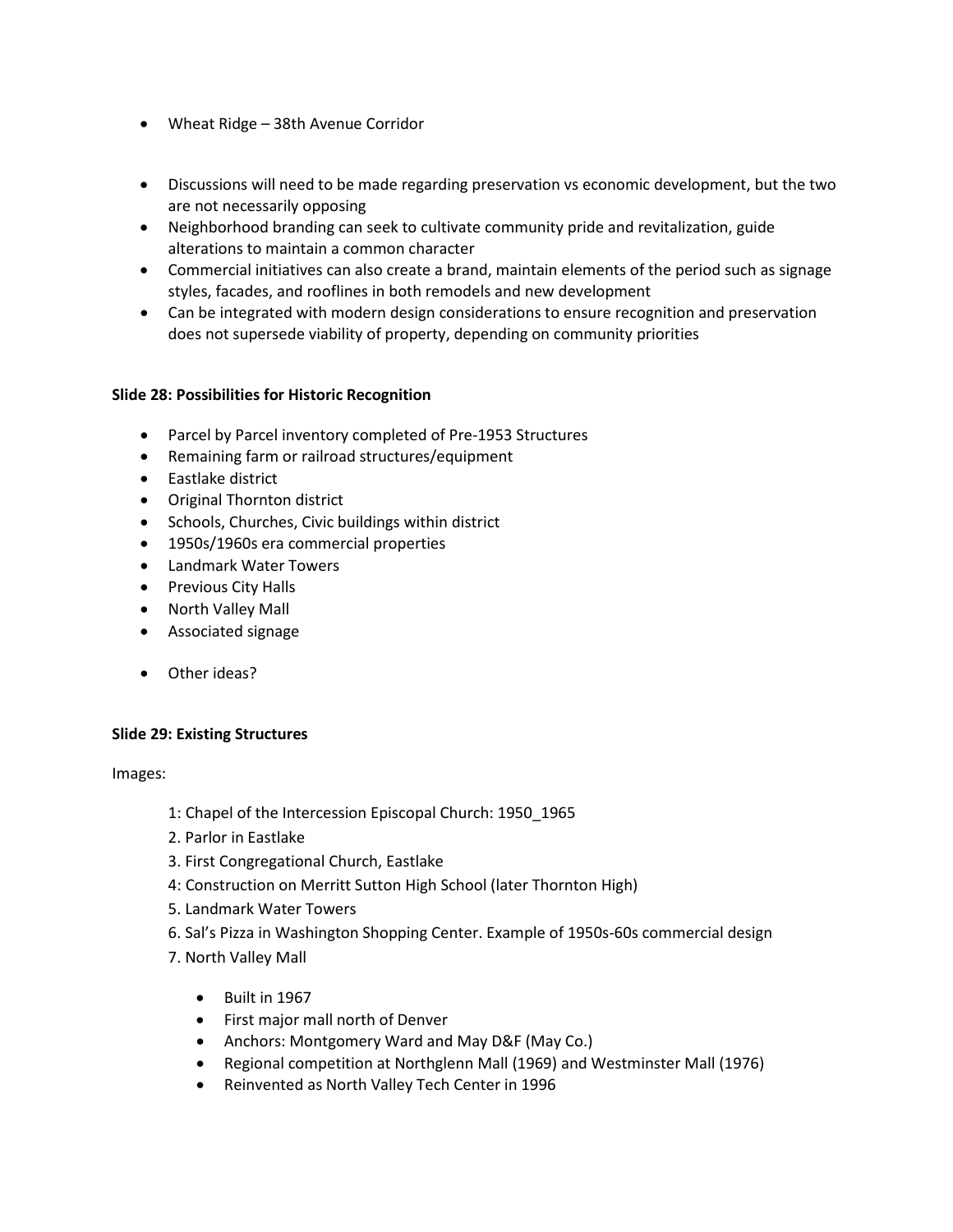• Entire structure eligible in for Historic status in 2017, or other elements such as tall narrow 60s era sign (include photo)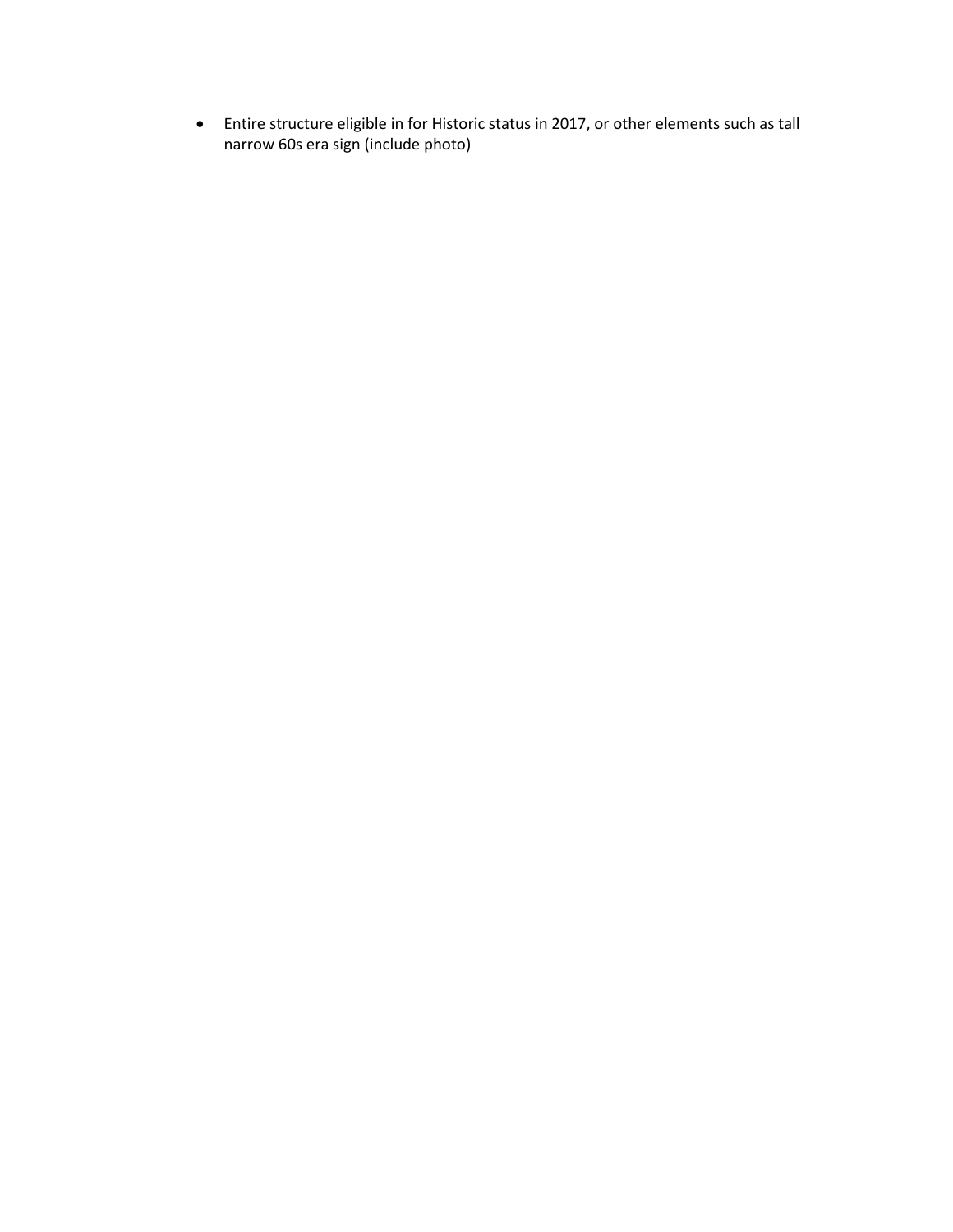#### **References**

Adams County, CO. GIS Data. Obtained through City of Thornton GIS Department: May, 2013.

Ames, David L. and Linda Flint McClelland. "Historic Residential Suburbs: Guidelines for Evaluation and Documentation for the National Register of Historic Places." U.S. Department of the Interior, National Parks Service, National Register of Historic Places. September 2002.

Arapahoe Acres Historic Preservation Network.<http://www.arapahoeacres.org/history/index.html>

City of Thornton. Items on Display at City Hall. 2013.

City of Thornton. Hoffman Homes Brochure. Internal City Files, 2013.

City of Thornton. Ordinance No. 3225/ City Code Chapter 19. Adopted by Council December 18, 2012.

City of Thornton, Electronic Photos, Drive S:/.

Colorado Department of Transportation. "Interstate 25 History." [http://www.coloradodot.info/about/AboutCDOTandFacts/CDOTHistory/50th](http://www.coloradodot.info/about/AboutCDOTandFacts/CDOTHistory/50th-anniversary/interstate-25)[anniversary/interstate-25](http://www.coloradodot.info/about/AboutCDOTandFacts/CDOTHistory/50th-anniversary/interstate-25)

- "Denver Area Post WWII Suburbs." Bunyak Reseach Associates. Front Range Research Associates Inc. Prepared for Colorado Department of Transportation, Applied Reseach and Innovation Branch. April, 2011.
- Colorado Historical Society. Office of Archaeology and Historic Preservation. "Builders of Colorado Biographical Sketch."
- The Denver Post. "For Wheat Ridge, 38th Avenue a Corridor of Change" Oct. 6, 2013. [http://www.denverpost.com/business/ci\\_24243676/wheat-ridge-38th-avenue-corridor-change](http://www.denverpost.com/business/ci_24243676/wheat-ridge-38th-avenue-corridor-change)
- Fisk, Charles C., "The Metro Denver Water Story, A Memoir." Record Services, Dakota Indexing, ACE Printing, 2005.
- Historic Olde Town Arvada Association[. http://www.historicarvada.org/](http://www.historicarvada.org/)
- Knapp and VerPlanck Preservation Architects. "Historic Context Statement, Marinship." Sausalito, CA: June 2011.
- La Quinta Planning Department." City of La Quinta Historic Context Statement." La Quinta, CA: April 2011.
- "NCHRP Report 723: A Model for Identifying and Evaluating the Historic Significance of Post WWII Housing." National Cooperative Highway Research Program. Transportation Research Board, 2012.
- Nelson, Marie. "Writing Historic Contexts." California Office of Historic Preservation.